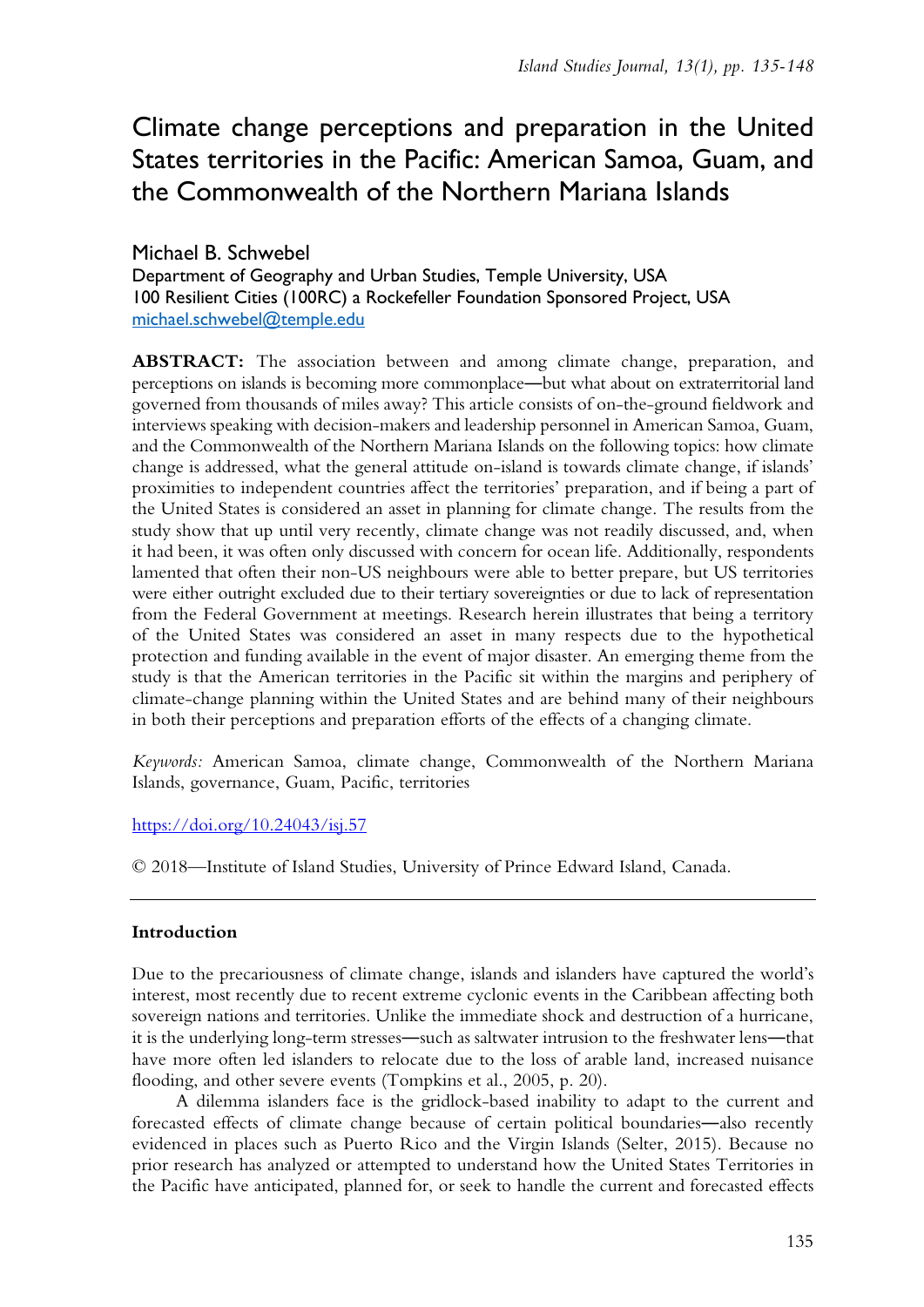of climate change, this article endeavours to obtain these responses directly from the islanders making and being affected by these decisions―or the lack thereof.

Within island states around the world, including those within a territorial type of governance and arrangement, a dearth of intra-country and inter-country transportation, limited wealth, visa and employment issues, and limits to free movement quash a potential stressor-release to climate change (Bedford, 2008, p. 5; Ware, 2005, p. 236). In addition, the lack of robust international standards addressing climate change can stop cooperation at these boundaries; therefore, if a consensus can be reached, who stands to gain from adaptation and mitigation (Page, 2008, p. 556)? These questions surrounding the impetuses of decisionmaking and agreements prove valid in the forthcoming research as islands describe their relationships and abilities to interact with one another across the Pacific.

## **Problem statement**

Many of the previous Pacific Small Island States' (PSIS) studies have focused on independent islands' climate-change forecasts, imminent exposure to climate-change effects, and the lack of political and related resources for coping with those effects (Betzold, 2010; Docherty & Giannini, 2009; Jacobs, 2005; Robinson, 2015; Schofield, 2009; Weir & Pittock, 2017). Additionally, studies have shown that island assessments often ignore other developmentrelated issues on islands with the blame inadvertently shifting to a catch-all climate-change category, when, in fact, other social and infrastructural challenges abound and need to be addressed (Kelman, 2014). Similarly, even when climate change is analyzed with regard to related challenges, the extraterritorial lands of countries―whether they be nearby or halfway across the globe―are often left to the margins of these analyses (Schwebel, 2018a).

This study examined an understudied subset of PSIS quite overlooked when discussing resiliency, specifically how United States Territories in the Pacific self-identify with respect to climate-change planning: American Samoa, Guam, and the Commonwealth of the Northern Mariana Islands (CNMI). It should be noted that American Samoa and Guam are territories of the United States, although with differing forms of government and territorial arrangements with the United States. The Commonwealth of the Northern Mariana Islands (CNMI) is a commonwealth of the United States and is not formally a territory. However, since all three island groupings are technically referred to as United States Overseas Territories, for the purposes of this paper the term 'territories' will be used to refer collectively to American Samoa, Guam, and CNMI.

## **Context and literature**

Francois Taglioni (2011, p. 45) explored the concept of insularity and how island states are smaller types of spaces that grapple with or excel at the notion of being somewhat removed from the world. The ways in which the islands in the study―American Samoa, Guam, and CNMI―as American Territories are insulated from the mainland of the United States, and how the governance of those rules affect how the territories contend with issues of climate change, is pertinent to unearth. For these reasons, specific interview questions in this paper endeavour to uncover how states in a geographical region may or may not approach complex issues in a similar fashion.

Speaking to collaboration and joint environmental decision-making, the "interstate cooperation around shared interests is said to be essential if 'inherently transnational' problems are to be addressed effectively"―but do all states view the effects of climate change as truly transnational (Lipschutz & Conca, 1993, p. 328)? Aside from intercountry differences in the creation of environmental policy, "nonstate actors […] influence the policies of individual state actors toward global environmental issues as well as the international negotiation process"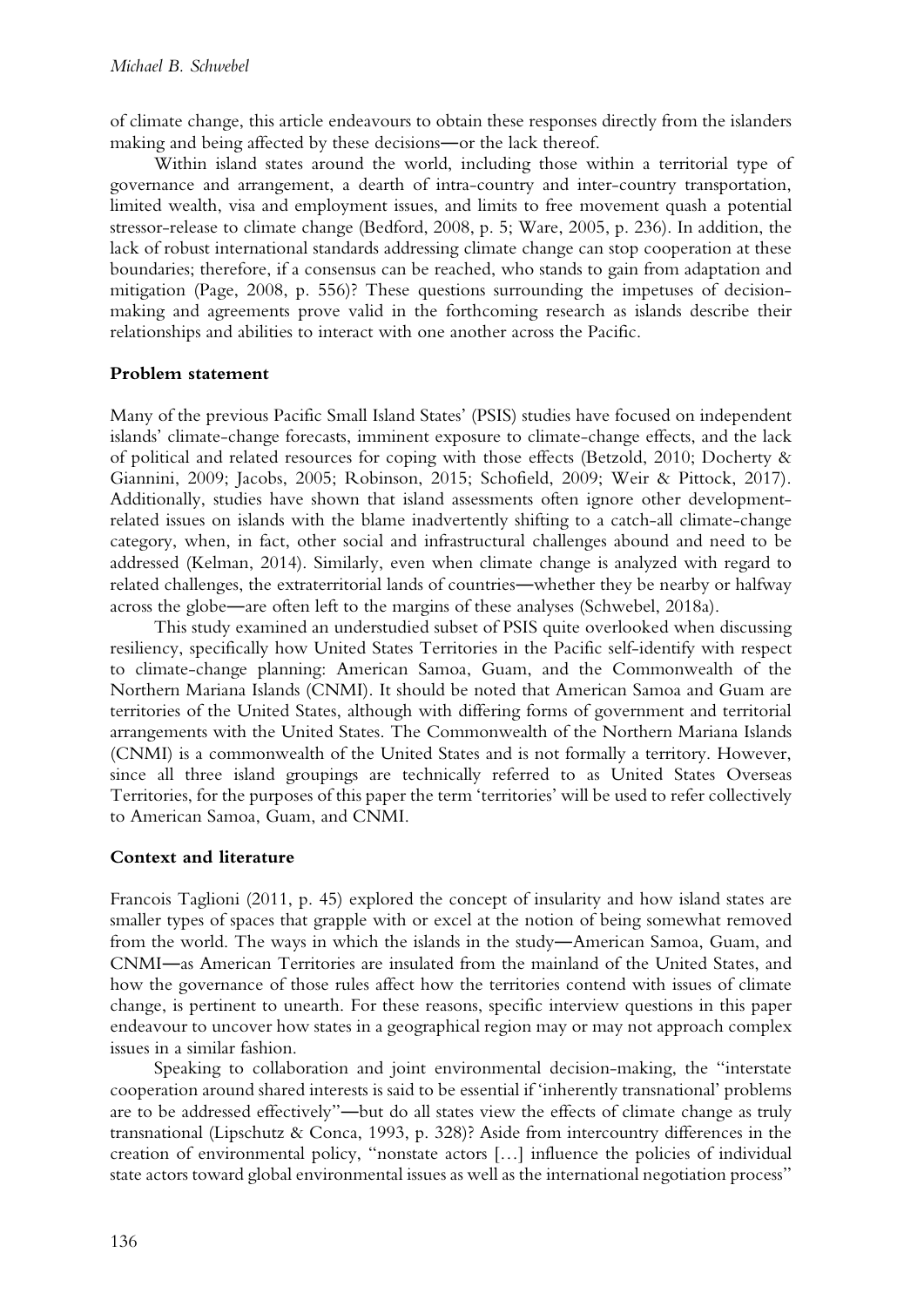(Chasek et al., 2010, p. 113). In the case of the US Territories, are they, in fact, non-state actors within the United States of America? Seen below, different respondents' interview responses shed light upon differing influences and influencers that have had some effect on how decisions are made on-island.

The importance of governance as related to collaboration, negotiation, and joint environmental decision-making rests within the collaborative relationships among states, groups, or regimes. Yet, "interlinkages of parallel policies and regimes within a horizontally and vertically segmented governance system" can sometimes be the source of "divergent policies in global environmental governance" (Biermann, 2004, p. 12). The US Territories illustrate these segmented and siloed systems as the horizontal and vertical distance of the United States spans almost a dozen time zones with multilayered government systems in place.

In the mid- to late  $20<sup>th</sup>$  century, "regionalization was [...] considered to be the solution to the constraints imposed by smallness" within small islands (Grote, 2010, pp. 171-172). Through these types of designs, islands or other regionally collaborative states can focus on "principles that make for more successful management of common pool resources at the local level," no matter whether the resource is migrating schools of tuna, carbon emissions, or agreements on sea level and state boundaries (Bernauer, 2002, p. 10). Agreements like these sometimes can tie decision-makers' hands, keeping them from achieving more or perhaps from achieving what the decisionmaker originally sought to entertain (Ostrom, 1990, pp. 12- 13). For example, a hypothetical collective decision of Pacific countries to limit harvesting of bêche-de-mer could theoretically increase the population of the species by halting overfishing, but at the same time if the catch limit is still too high, it would prohibit individual countries from imposing more stringent standards since discord could ensue by breaking away from the regional pact.

Lastly, since some stakeholders and agencies are under the impression that all smallisland states are in immediate, dire need for migration and relocation of their residents, they are unintentionally giving the message that agencies, islanders, and their leaders "had effectively given up on mitigation measures to avert future impacts of climate change" and are now looking for relocation assistance (McNamara & Gibson, 2009, p. 480). This type of reaction is related to the opinion expressed by some entities about whether it is worth investing millions of dollars in a vulnerable PSIS that is home to 10,000 people versus using funds for further-reaching projects in more populated locales.

#### **Methodology**

All research (site visits and semi-structured interviews) was conducted within the Pacific region, specifically American Samoa, Guam, and the Commonwealth of the Northern Mariana Islands (CNMI) during the period of January through April 2014. The data was transcribed between May through July 2014 and was coded by the same researcher who performed all interviews. The transcribed data were then presented to and reviewed by a research team familiar with the content. This research team did not find any concern or implicit bias presented within the coded material and associated research.

A semi-structured interview "allows the researcher to cover a specific list of topic areas" with the flexibility to follow up on and explore the answers given by the interviewee (Jarratt, 1996, p. 9). In situations with only one opportunity to interview a person, semi-structured interviewing "maintains discretion to follow leads" and is guided by a standard interview method that the researcher uses during the process (Bernard, 1988, p. 205). On each location a standard of interviewing at least 10-12 people under these aforementioned categories was implemented and achieved. Follow-up questions to those listed in Table 2 were not normally asked unless a participant began explaining a concept that was unfamiliar to the interviewer or if the interviewee returned to a topic from a prior question.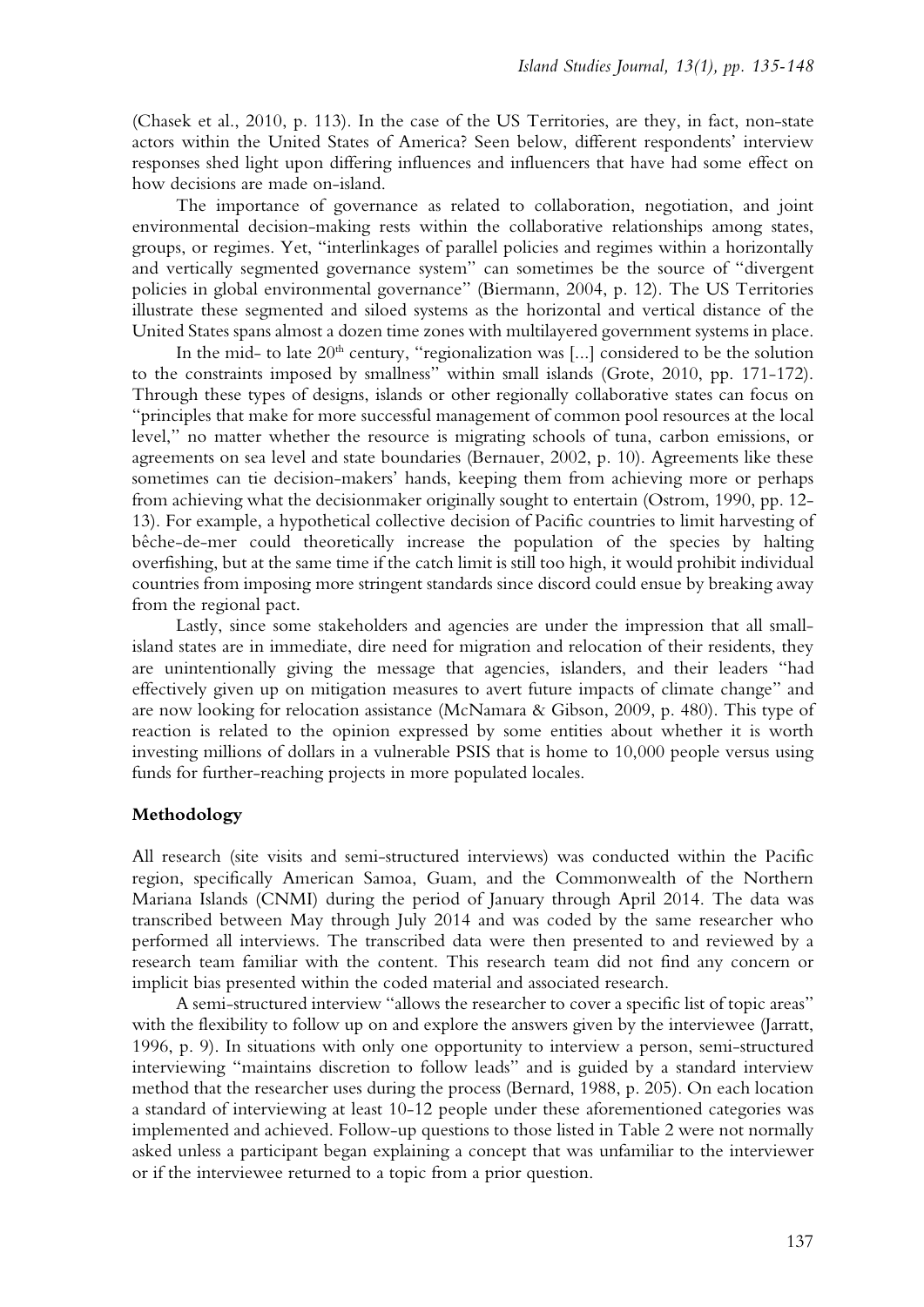These interviews were held with islanders who were involved with climate-change planning on the island. Initial contacts were found through a list of stakeholders in their Climate Change Action Plan (CCAP) or most appropriate document. Additional interviewees were found by asking already-interviewed islanders about additional people on island to contact. These were people who were involved in many aspects of climate-change planning or preparation, ranging from a formal position to a community leader: in other words, the snowball method. The spectrum of interviewees ranged from residents of the island to territorial and federal employees to environmental organization members, business associations, companies, and others. The ratio of men to women interviewee respondents was near equal and the age range of respondents ranged from recent college graduates through retirees. In total, as the findings from the research occurred within a qualitative and analytical environment, there are limitations as selection of the interviews, coding, analysis, and assessment are all prone to human error, although many quality assessments and checks were utilized throughout the research process to lessen any intended and non-intended biases.

Institutional Review Board (IRB) approval was received from Temple University. American Samoa and Guam both required additional IRBs to conduct human research (interviews). In total, IRB approval was received from all necessary entities.

The interviews ranged from approximately 30 to 45 minutes in length. The data were stored behind password-protected drives. Participants were told as part of oral consent that the foreseeable risks or discomforts were discussing a timely issue on which they may have a strong opinion; they were also notified that the benefit they could obtain from the research would be to contribute to the better understanding of climate-change policy in PSIS. The researcher provided participants with confidentiality by neither identifying the interviewees' name and position, nor identifying which of the American Territories the interviewees hailed from. Only the researcher had access to a list of participants' PSIS.

## **Interview results: United States Territories in the Pacific**

#### *Data and response overview*

The goal of approximately 10-12 interviews (see Table 1) in each location was successfully reached, using a 15-question semi-structured interview format that was similar to but not identical to the questions in the article (see Schwebel, 2018b). Because of IRB protocols PSIS were given randomized identification from PSIS<sub>500</sub> through PSIS<sub>999</sub> to alleviate any concern about piecing together PSIS' identities. For example,  $PSIS<sub>555</sub>$  and  $PSIS<sub>679</sub>$  and additional identifiers could reference the same PSIS.

| <b>Pacific Small Island State</b>            | Two-Letter<br><b>Abbreviation</b> | Number of<br><b>Interviews</b> |
|----------------------------------------------|-----------------------------------|--------------------------------|
| American Samoa                               | AS                                | 11                             |
| Guam                                         | GU.                               | 13                             |
| Commonwealth of the Northern Mariana Islands | - NM                              |                                |

**Table 1:** Pacific Small Island States (PSIS) and number of interviews.

Quotations and analysis within this study concentrate on four of the questions―numbers 1, 2, 6, and 8―as they sought to understand perceptions of climate change in the American Territories (see Table 2). These questions were chosen in conjunction with acceptable norms with the approval of the aforementioned IRBs within a large research study that sought to understand climate-change perceptions and understanding across the Pacific Region. The specific questions chosen within this manuscript focus predominantly on the relationship between the islands and their neighbours and host countries. Moreover, the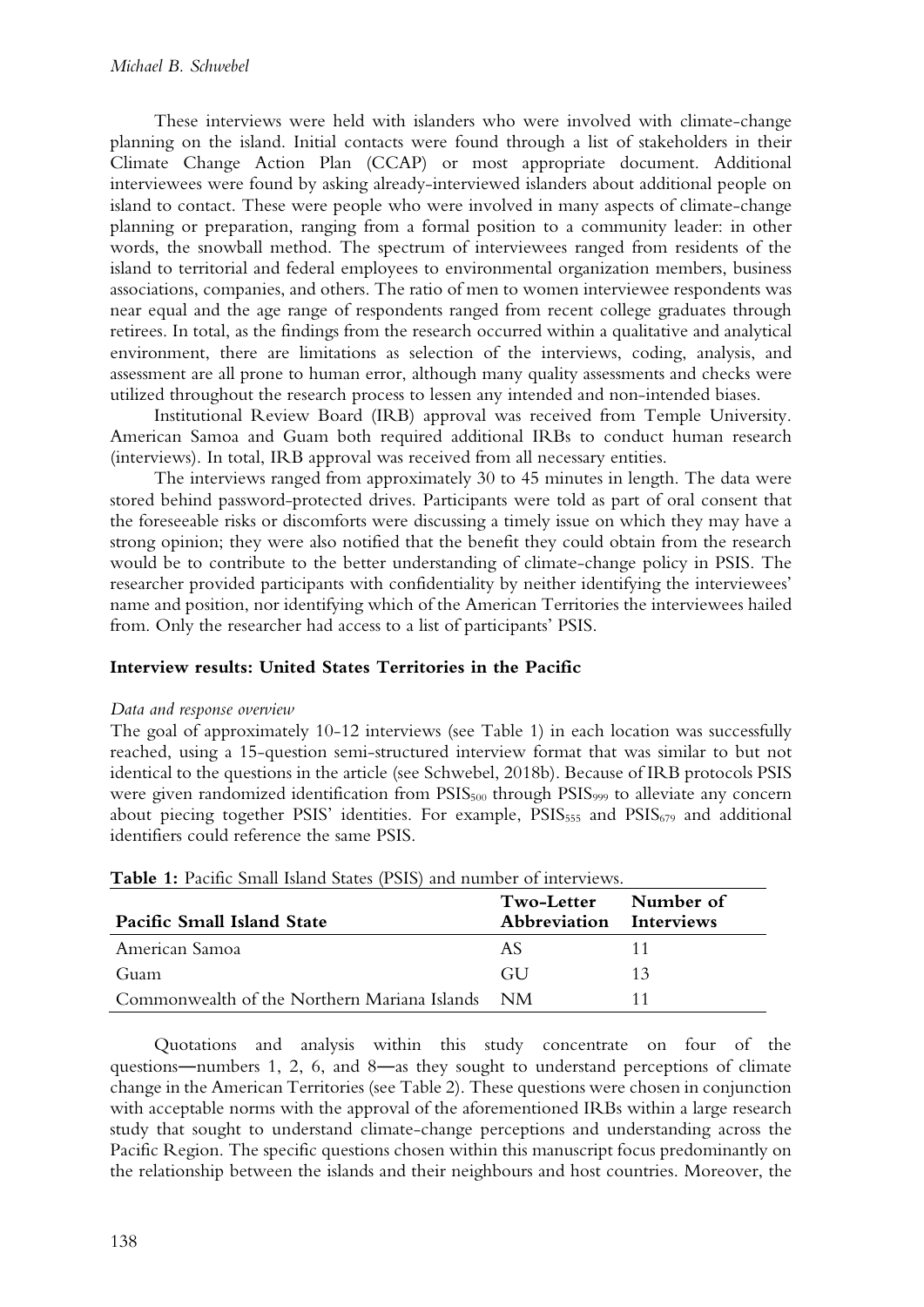quotations chosen represented the major and broad sentiments expressed during the participants' answers. Although it is possible that some interviewees were either duty-bound or felt allegiance to a specific position, respondents often included comments referencing the anonymity of the interviews, enabling them to talk freely. Some respondents who worked for higher-level authorities sometimes cited their managements' official take on an issue, saying that it was the official position and sometimes countered with why they felt differently.

**Table 2:** Interview questions for government officials, decision-makers, project managers in American Samoa, Guam, and the Commonwealth of the Northern Mariana Islands. \*\*Asterisks replaced the name of the appropriate PSIS during the interview. **Questions in bold illustrate the questions from the research used within this analysis.**

**1. How would you describe the ways in which climate change is addressed in (\*\*)?**

**2. What would you say is the general attitude in (\*\*) toward climate change?**

3. How would you describe (\*\*'s) climate change plans, climate change policies, and climate change projects?

4. Does (\*\*) work with other PSIS in addressing climate change?

5. Do you happen to be familiar—and if so, how—with AOSIS, the Alliance of Small Island States or CROP, the Council of Regional Organizations of the Pacific?

**6. Does (\*\*'s) status as a United States' territory near many other PSIS that are not part of the United States have any effect on climate change preparation in (\*\*)?**

7. On a scale of 1–10, how would you describe the degree to which  $(\star \star)$  is adequately preparing for climate change, and why?

**8. Although (\*\*'s) status is not a "state" of the United States, do you think that being part of the greater network of the United States is an asset to (\*\*) in preparing for climate change?**

9. If there were an item or two that you think  $(\star \star)$  is excelling at in terms of climate change preparation, what would that be?

10. Do you think any of the physiographical (geographical) or historical aspects of  $(**)$ affects the type of climate change plans, policies, and projects being instituted?

11. Do you think any other PSIS are in a similar situation to that of  $(*\star)$ , and why?

12. How would you describe the similarity between the intended goals of climate change plans, policies, and projects, and what is actually being done in (\*\*)?

13. If there were one or two items that you could change regarding how climate change is handled in  $(*\star)$ , what would it be?

14. Is there anything else in reference to the broader discussion regarding climate change in  $(\star \star)$  that you would like to mention or discuss?

15. Is there any person in particular or any project site that you would suggest I contact/visit to obtain more information regarding climate change plans, projects, and policies here in  $(*\star);$ 

#### *Interviewees' responses*

Below are the bolded four questions from Table 2, along with the three different island groupings with their responses. American Samoa, Guam, and The Commonwealth of the Northern Mariana Islands are all referred to as locations below. However, the first location in Question #1, for example, may not be the same island grouping that is listed as first location in Question #8. The three island groupings were randomly assigned their name as either location #1, location #2, or location #3 for each of the questions to guarantee nonattribution of interviewees and to prohibit piecing together the identity of the islands and the identities of respondents.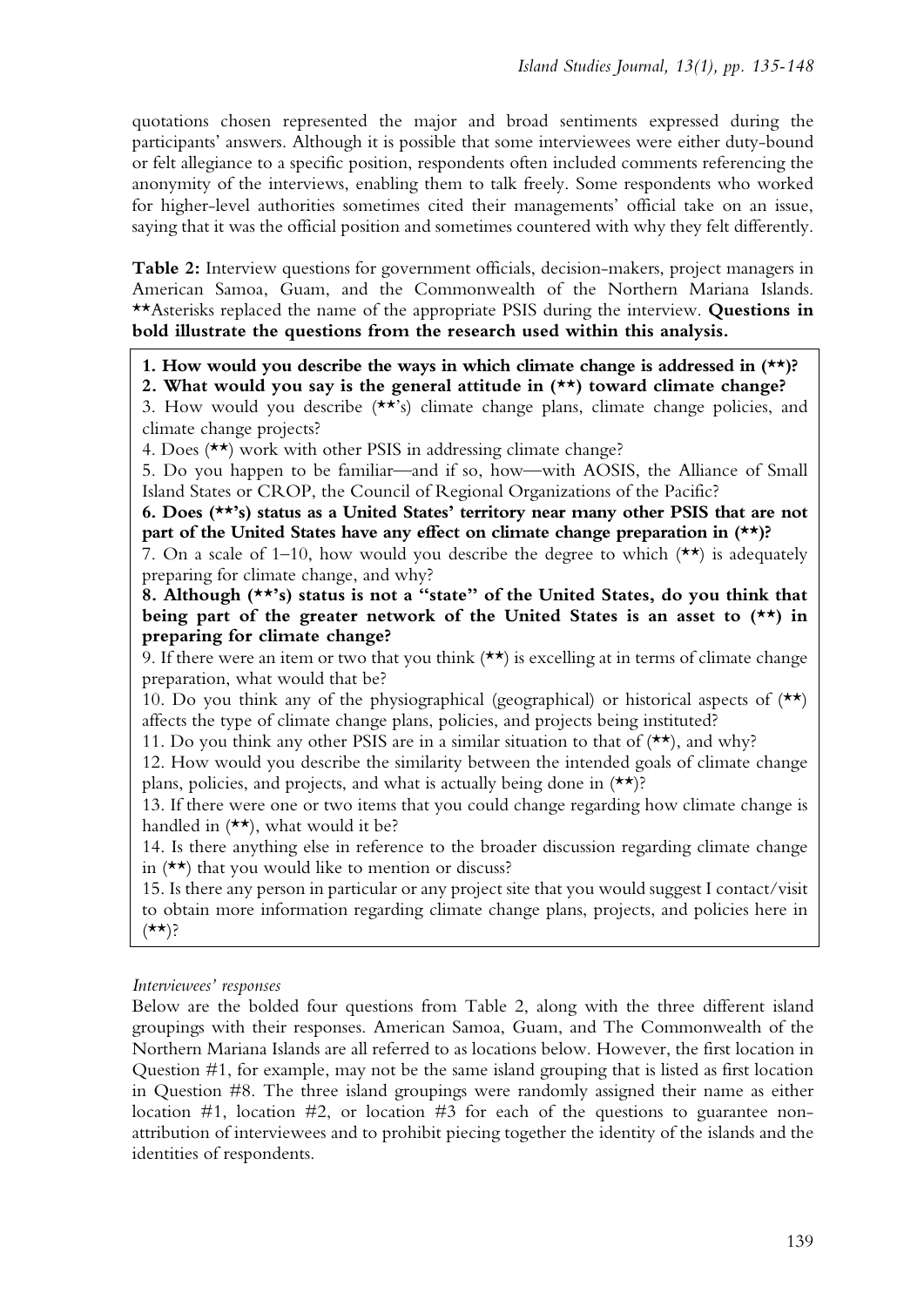#### *Interviewees' responses to Question #1*

Within the first location for Question #1, respondents state that they "don't think necessarily addressing climate change directly is the most effective way in dealing with it" because it is such a large concept to both educate and grapple with, so "if you address something more like flooding" or food shortages, you are framing it in a way that is not using the words climate change (PSIS<sub>671</sub>). Along those same lines another said that the "average person is [...] is sort of vaguely aware and interested and now other people have heard world sea-level's rising and they get the constant stuff from the media and what they see on sort of popular" but that it is still "not really a major concern of most people" as it does not sit on their principal radar (PSIS893). Others were in agreement in the lack of addressing climate change due to "some of our neighbors in the region that I think to some degree are feeling much more concerned about the impacts" such as king tides where the "changes in sea level is causing damage to their taro fields and so it's a very much more direct impact than we tend to think about" ( $PSIS<sub>804</sub>$ ). The last respondent concurred with the others saying, "I would say that climate change is being addressed in a very sporadic manner" and that "it's mostly coming from nonprofits" on-island rather than from the island government  $(PSIS_{739})$ . In these cases, nonprofits refer to foundations, community groups, and religious organizations.

The second location had respondents stating that climate change is "I think beyond what's happening with the reefs and sea level rise" while the "majority of the residents here really don't understand [...] they automatically tie it into the reefs, and how it affects the reefs"  $(PSIS_{737})$ . This sentiment is echoed with another response discussing how the island has "been able to leverage a lot of funds for research, specifically relating to coral reefs and fisheries and climate" (PSIS<sub>803</sub>). An additional respondent said that they would like to "go to each village and create sea level rise maps and give it to them, here, look, look this is simulation. Now, I'm not saying that you're going to drown in 2 years or so, but for your children" you may want to make future plans ( $PSIS<sub>602</sub>$ ). Lastly, it was stated that "I don't think there's much going on in the territory. And, I'm probably aware of climate change because I'm in the meetings [...] however the community is not really engaged in any activities or whatever that other countries or territories are doing because I'm not sure if the whole territory is aware that climate change is a problem here"  $(PSIS<sub>858</sub>)$ .

In the third location a respondent stated that "climate change is fairly new" on the island (PSIS<sub>788</sub>), whereas another stated that they would want to "get a group together and talk about this issue and how we are going to address it for islands" ( $PSIS_{978}$ ). The last two respondents wished to pinpoint "where maybe some of our more resilient ecosystems and reefs are" ( $PSIS<sub>627</sub>$ ), with the last stating that climate change "is probably something we haven't really discussed until maybe the last year and a half" ( $PSIS<sub>678</sub>$ ).

#### *Interviewees' responses to Question #2*

Question #2 pursues a more in-depth look into how climate change is described in each of the islands. In the first location the respondent stated that there is "not lack of awareness that climate change is occurring globally, the issue is that it's not very clear what that change will mean for  $[\star \star]$  in particular" (PSIS<sub>944</sub>), with others saying that "people are quite honestly apathetic, I don't think it's on the radar" ( $PSIS<sub>700</sub>$ ). Climate change is not a primary worry in the jurisdiction because "a lot of other things that are more immediate [...] and climate change is hard to get your hands around [...] such a long-term thing doesn't fit well with politics which people are trying to get reelected a lot" ( $PSIS_{954}$ ). When there is interest in preparing for climate change it is monetarily based as "people who are following the money and there's money for climate-change remediation, adaptation and so their people are saying of course yea [...] we need this money" (PSIS<sub>920</sub>).

In the second location the "general attitude in the government seems to be more along the lines of oh this is something we should worry about because everyone else is worried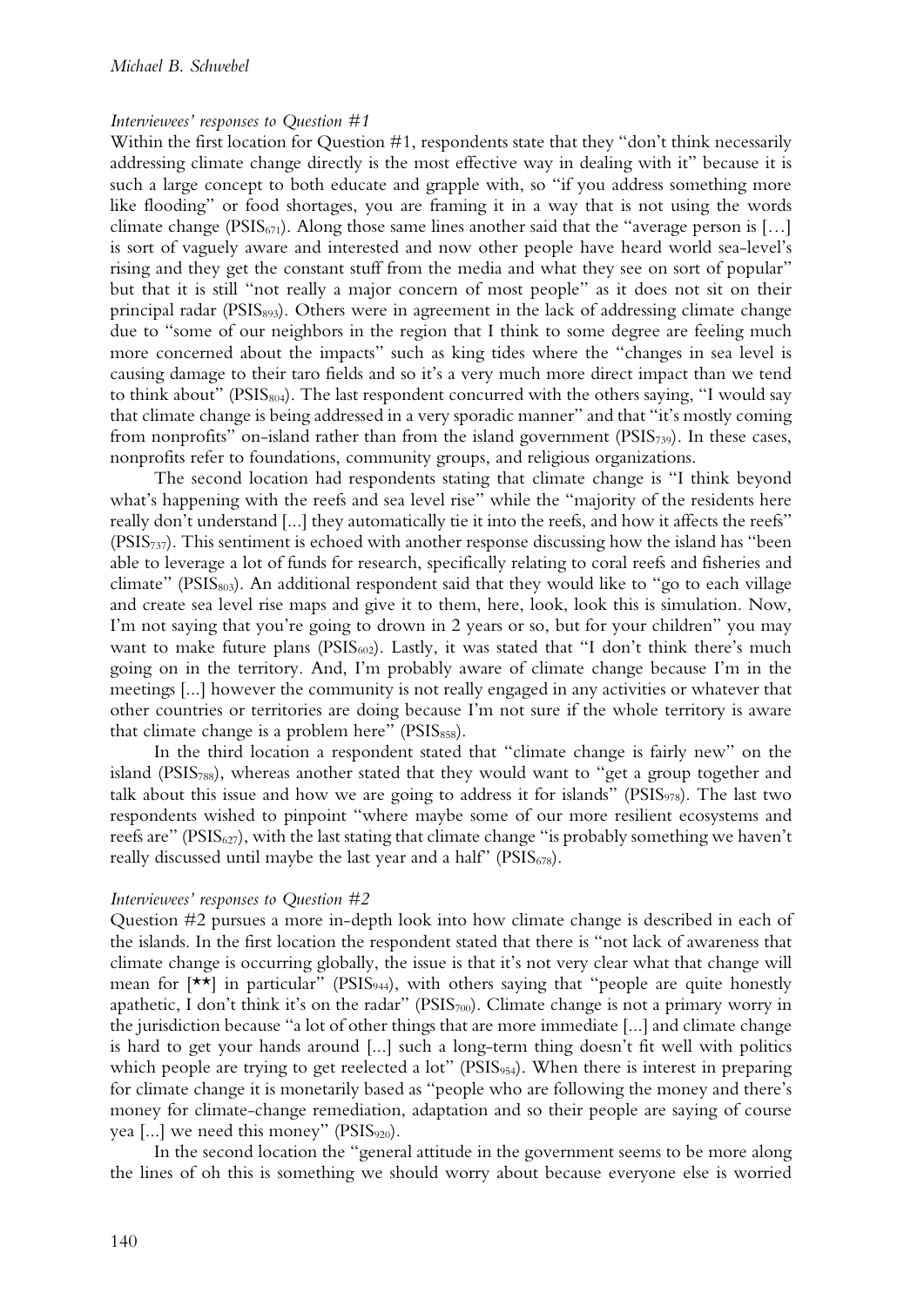about it" (PSIS892), and another reinforces the newness of climate change by saying, "we just started doing the climate change as the, as a group of all government agencies, yea. So not a lot of people are aware of climate change, so that's why we're trying to educate" ( $PSIS_{853}$ ). Others state that on-island they "definitely need to do a better job of doing public outreach. I wouldn't say there's a negative attitude, I would say there is just a lack of understanding" about what climate change is ( $PSIS<sub>719</sub>$ ), whereas most people acknowledge and try to understand it but they "don't have any ideas on what exactly it means for them and their lives going forward" ( $PSIS_{575}$ ).

In the third location, respondents state that because "this is a very religious area, and people just kind of say oh well, you know we just rely on the Lord to help us if anything and, but for me, I feel like the Lord helps those that help themselves, so, I am concerned" ( $PSIS_{705}$ ). Religion is mentioned again with respondents stating that the "general public needs also to be aware of it, so what I don't see and what I don't hear in the radio [...] in the media, in the schools, in the church groups, because that's one of the target audience here is the church groups" ( $PSIS<sub>815</sub>$ ). The final respondent stated that regarding climate change, "I think people aren't as sure what to do about it, but they're convinced that it's going to be a problem" ( $PSIS_{764}$ ).

#### *Interviewees' responses to Question #6*

PSIS Question #6, regarding the territorial statuses of the islands, asked what they think of their non-state, non-sovereign status with regard to climate change. In the first location the respondent lamented that it is "not only with climate change, but it's in everything else, we just get whatever the leftovers are [...] okay we'll give you this, we have some leftover stuff for you guys, sorry to say that, but that's just how it is" (PSIS<sub>904</sub>). That view is supported by another respondent stating that territorial status is "slightly detrimental" but it does make "us a little more independent as far as our climate-change preparations go. We're able to work with other territories [...] and we're able to work through [regional environmental organization] in certain ways," yet even with that advantage, within [regional environmental organization], "it's kind of a little challenging because it is we're kind of on the outside looking in" ( $PSIS_{923}$ ). This sentiment expresses the concern of territories not being able to fully participate in Pacific regional associations as participation is often reserved for independent countries, not semi- or partially autonomous islands. When the US Territories are able to participate in climate-change activities involving those outside of the territory, they "look at us like we got a lot of money [...] every time they look at us they feel like we got all this US dollars [...] It benefits us but it also creates hardship for us, because there are lot of areas where we're not similar to the States and their jurisdictions" ( $PSIS_{641}$ ).

The reality of being an island and part of the United States hits home with this quotation:

I was representing the territory [...] And I said, oh, but nobody from the United States is here?, I am here, then we should be acknowledged as members of the US and they're like, oh no, because you guys would have to go through the US, the US people will speak to them [...] And then the way the other islands are treating  $(\star \star)$  is like that, like okay we're not going to talk to you because the US, we have to have a representative from the United States.  $(PSIS_{620})$ 

The second location, when asked about their sovereignty and status, responded that the "fact that there are some other Pacific Island states that are already having some pretty serious impacts from climate change has sort of, I think it's both helped and hurt a little bit our attempts" at trying to proactively plan (PSIS<sub>703</sub>). Similarly, another respondent stated that it "doesn't seem like our being part of the US [...] hampered our, our acceptance of climate change here. I think if anything we kind of embrace it more because we want to" ( $PSIS_{767}$ ). Interestingly, sometimes it is the new-fangled forms of governance that get in the way, as one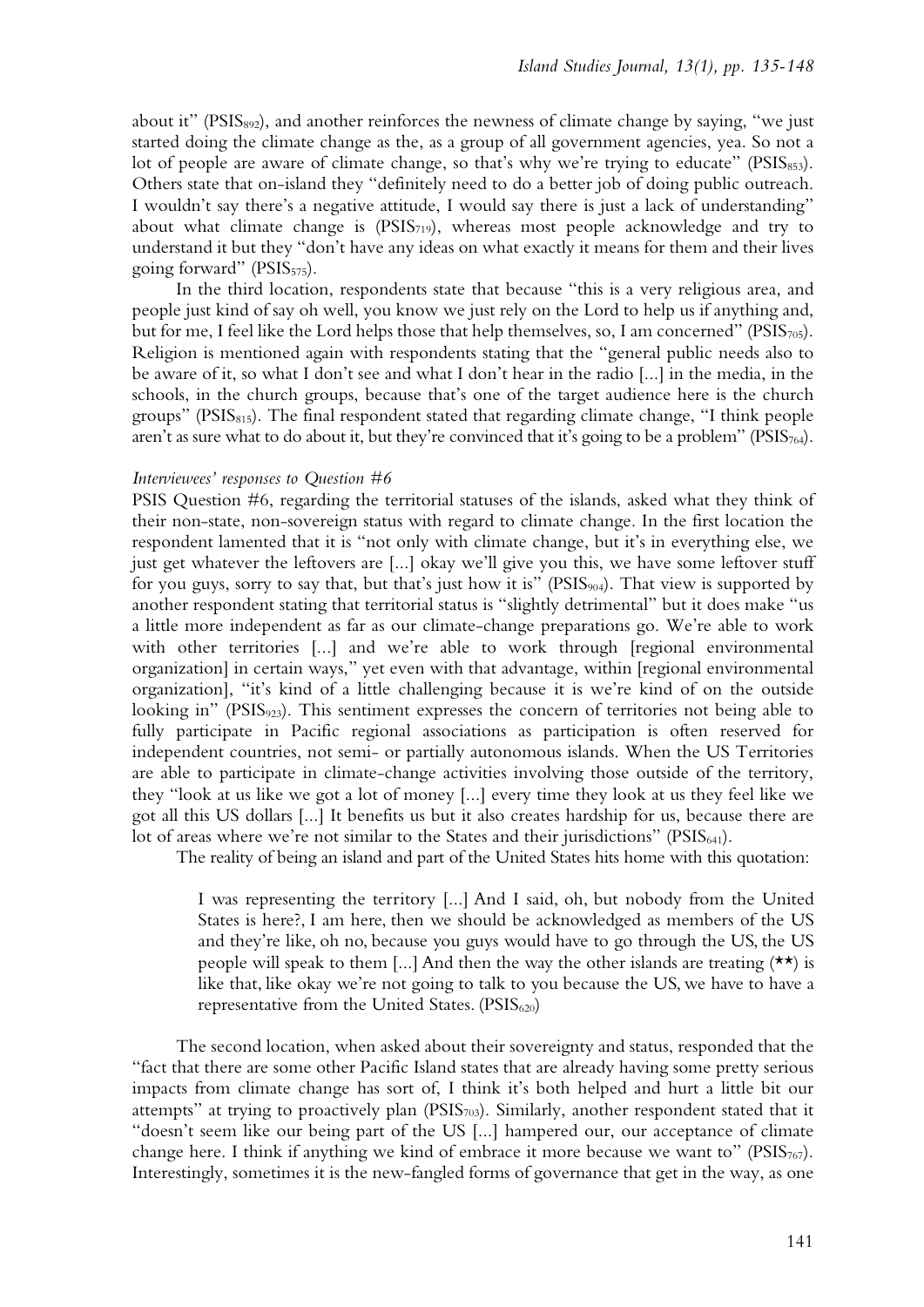responded stated that it is "just the conversation you have with how are you going to address this and in Palau they're like oh, the elders just said we're going to plant more taro, boom, done, everyone listens to it. Here it's like well, you can't" ( $PSIS_{834}$ ).

Some of the additional difficulties with being a territory trying to plan for climate change while part of the United States is that some "think that it does and I'm trying to remember the example where we wanted to go to this meeting and we couldn't go [...] We're trying to get the Governor [...] they both were like reluctant to sign it because they said, I think we have to go through the US Department of State before we sign anything like this" ( $PSIS_{837}$ ).

In the third location respondents spoke to the benefits of territorial status such as "because we're a US Territory they're going, if it's big huge disaster does come in [...] it will get taken care of by the United States" while acknowledging that there are "pros and cons with being a territory [...] one pro of being a territory of the United States but if like a terrible, horrible horrific emergency or disaster happened you do have the US which has a lot of financial support to kind of helping you out" (PSIS<sub>962</sub>). The next respondent stated that the US has "huge sources of government revue and this security that you have being a totally part of the US" benefits and allows the jurisdiction to proactively plan for climate change  $(PSIS_{591})$ . Other respondents more cautiously stated that the relationship between territory and the US is "an understanding that our place in the Pacific [...] and our relationship with the United States, maybe we are the canary in the mine," and that through association issues surrounding climate change can be discussed. ( $PSIS_{959}$ ). This outreach from the United States is already happening according to the last respondent saying that there are "more resources coming from the US government like sponsoring [...] more workshops" even though sometimes it is available to independent countries and or the territories whereas "other kinds of funding through [...] the European Union that won't come [...] but it will go to our neighboring countries" (PSIS<sub>563</sub>).

#### *Interviewees' responses to Question #8*

PSIS Question 8 attempts to evaluate features of the territories. In the first location the respondent stated that "we have more access I think to direct US funds, but we don't have access to international funds" (PSIS<sub>855</sub>), and is further supported by another respondent saying that territorial status is "a good thing and maybe a bad thing because good thing is that we're part of the US and we can get all this funding, bad thing is sometimes we want to be engaged more in these other networks and we can't because US Department of State" would have to do that and it happens very infrequently (PSIS<sub>618</sub>). This opinion is further solidified by a respondent in the jurisdiction stating that it is "definitely like a double-edged sword to where it helps [...] we get a lot of the funding opportunity to implement these programs and projects but the difficult part is we don't fit in with a lot of the plans or boxes that are being developed for like the states, and even Hawaii which may be the closest analog" (PSIS<sub>593</sub>). The idea of a two-edged sword is further supported by the response stating that "it's bigger than just climate change, right [...] Is it good to be attached to the US or not? Sometimes yes sometimes no" ( $PSIS<sub>840</sub>$ ).

The second location spoke positively about being part of the greater network of the United States since it "is an asset having the United States [...] because you'll get a lot of help you get a lot of expertise to help guide" and without the United States' assistance that might not happen" (PSIS<sub>955</sub>). The next stated that "I think that we are at the best position we're at now [...] so if they're going to have a mandate on climate change, you're going to follow it, or you're not going to be funded for it" ( $PSIS<sub>856</sub>$ ). Further supporting this opinion is the idea that it is "an asset in the availability to different resources, especially federal agencies bringing in people who have expertise in a lot of different areas" ( $PSIS<sub>759</sub>$ ). However, one respondent did express great frustration in that "it's a shame to be associated with one of the most powerful nations in the world, and just not have a national policy on climate change [...] we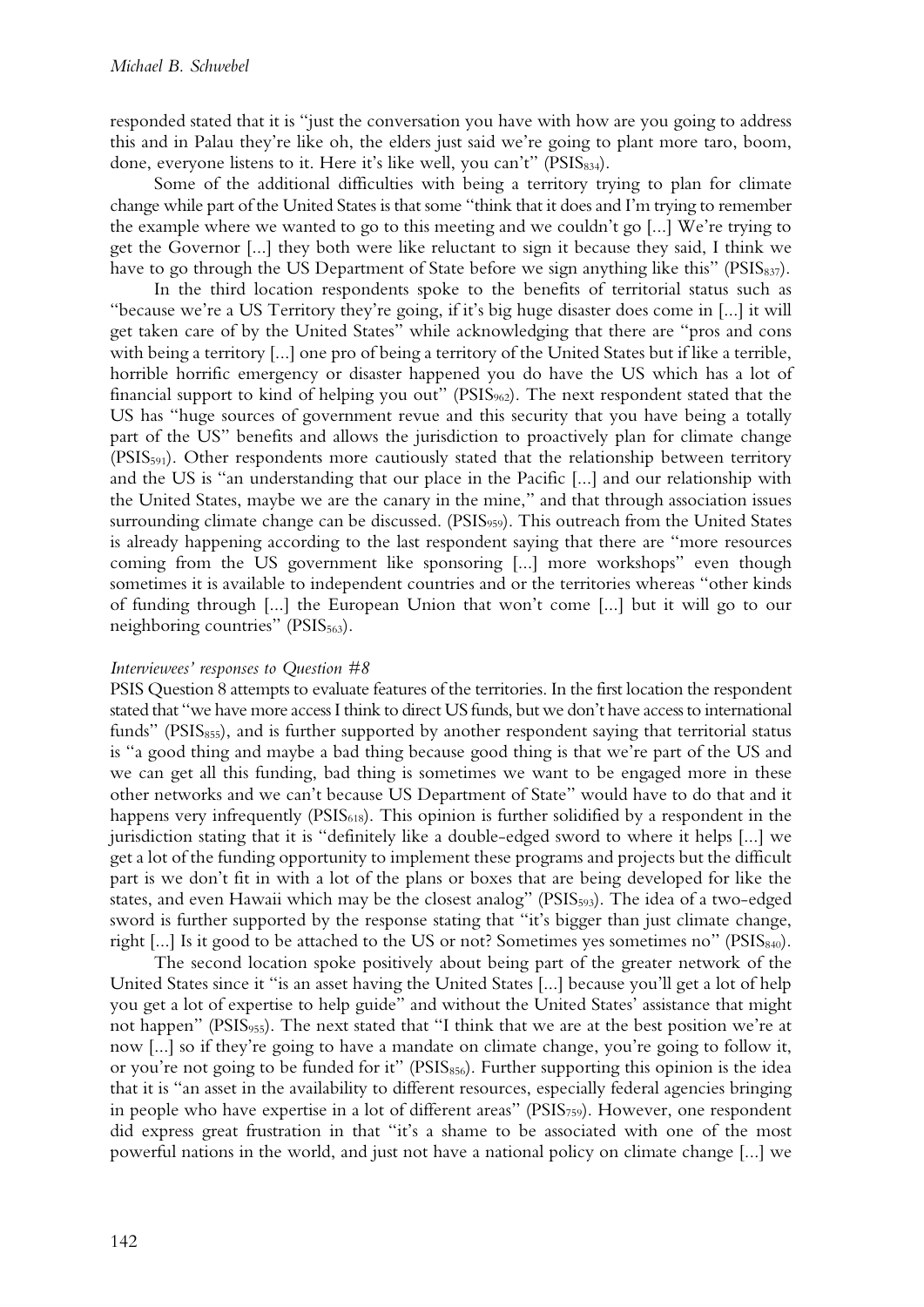have about 12 federal agencies that sit in on the table. They agree on everything but having the word, term climate change on paper" ( $PSIS<sub>864</sub>$ ).

In the third location respondents did say that the United States is an asset in "preparing for anything because especially to the extent of the preparation of all federal money," but at the same time "we perceive ourselves to be kind of second-class citizens in a lot of ways because we don't get, you don't have representative in Congress, but you get a delegate, but they don't vote" (PSIS966). Other examples say that theoretically the relationship is an asset but "in dealing with climate change, absolutely [...] I would envision the answer is yes, but what I've seen so far is no" ( $PSIS<sub>805</sub>$ ).

Additional respondents stated that it is an asset, but simultaneously small islands are "the most impacted by what everyone else in the world does. And I don't think combined we get enough funding whether internationally or from the United States to somehow reduce the impacts that it's causing on our island states" (PSIS<sub>604</sub>). Lastly, the final respondent states that "it's a trade-off [...] it's a strength in that we [...] have access to certain programs that we wouldn't have access to [...] we get a lot more benefit from being part of the US than we  $lose$ " (PSIS $_{583}$ ).

#### **Results and discussion**

The first question (#1) asked respondents to describe climate change on-island. Overall, climate change is viewed as a newer topic focused on reef and marine issues. Barriers to education, a vague interest and awareness by locals, and a feeling of being behind neighbouring islands is suggestive of insularity with minimal linkages to the United States (Taglioni, 2011). A *hyperinsular* relationship is present insofar that isolation to federal climate policy exists within the islands as it is the norm although not necessarily sought-after (Taglioni, 2011, p. 56). Responses varied, but often had environmental and coral reef-based perspectives speaking to the "imagined territories" or "imagined regions" questions discussed in regional governance, as if climate change in this territory did not really have much effect on humans, excluding issues related to coral reefs (Balsiger & Debarbieux, 2011, p. 3).

Other ways in which climate change was addressed included a focus on resilience through community education, although it was stated that the educational aspect is still within its infancy. Thus, if policy is not coming from the federal level it is unlikely that a bottomup approach "whereby two or more states join common cause" to initiate climate-related policy will spring forth from the territories (Rabe, 2008, p. 124) Respondents discussed the newness of climate-change discussions and programs on-island. Once more, coral reefs and biologically related activities were highlighted, but there was a prevalence of infrastructure protection or relocation mentioned by several respondents. Ironically, the idea of "sovereign peoples with innate rights to territory" is firmly rooted in the subject matter; yet, on territorial outposts, they often lack both sovereignty and innate rights to the mainland country as citizenship is a bit complicated if any of the residents of this study's islands wished to relocate to the mainland United States (McNamara & Gibson, 2009, p. 476).

The second question (#2) asked about the general attitude of climate change on-island. There exists the indication that climate-change education, advocacy, and discussion are in nascent stages. There was also the idea that communities notice changes in precipitation or erosion and sometimes attribute these changes to climate change, but the term 'climate change' becomes a catchall for any environmental anomaly and little education goes towards educating residents, visitors, or tourists (Becken, 2005, p. 391).

Islanders spoke to the uncertainty regarding how to approach climate-change issues where they may be a priority of sorts, but other issues supersede climate change on the list of priorities. In addition, questions about incoming migration from the region, not understanding how to adapt to a changing climate, and looking to climate change as a source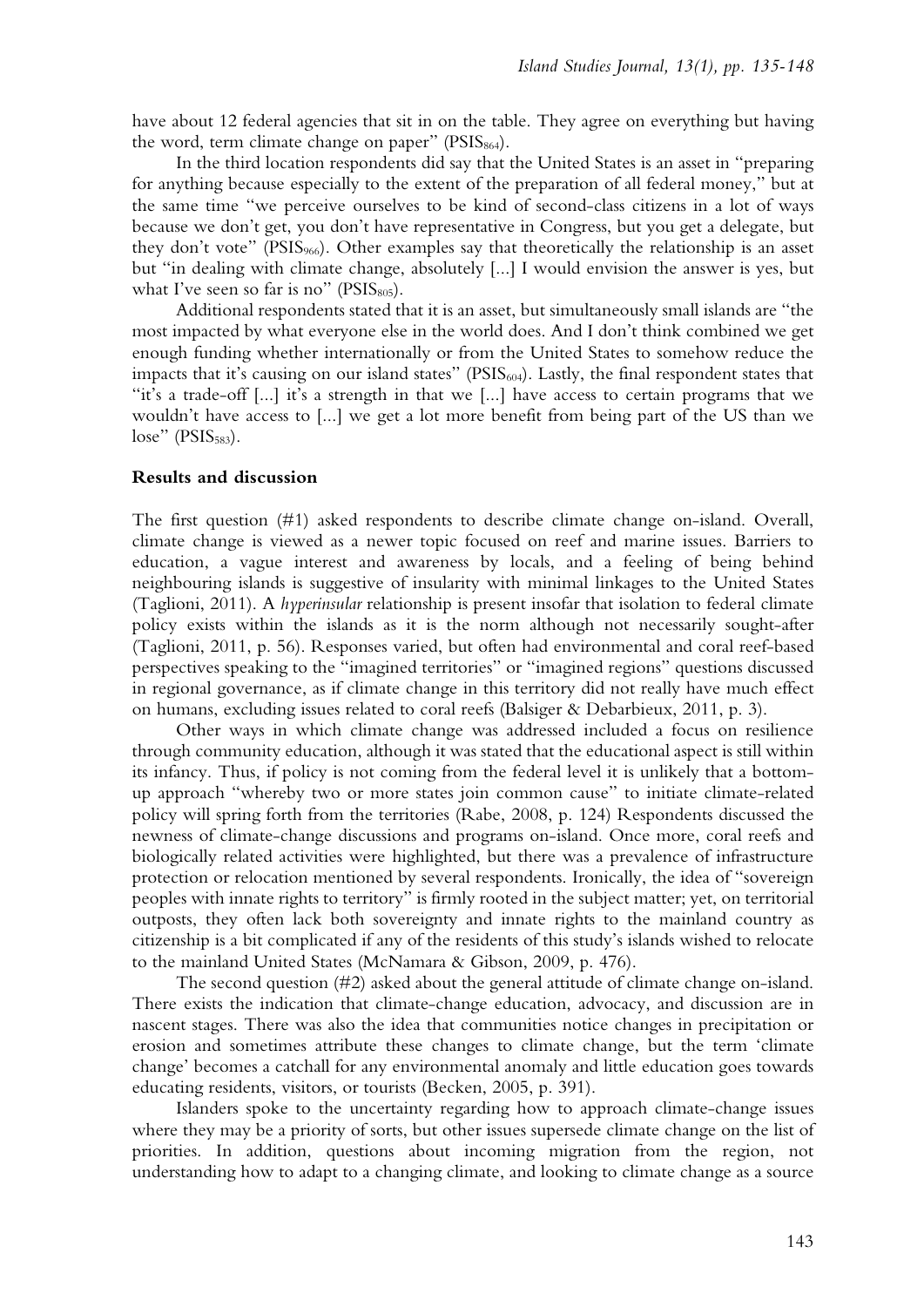of money for the island were topics brought up by interviewees, which could cause disagreement on a unified trajectory (Julca & Paddison, 2010; Ostrom, 1990). On-island interviews described the general attitude toward climate change as being something new and decision-makers were unclear how to educate residents. Slowly, portions of the government are taking the lead along with nongovernmental groups, but the momentum is slow. The general attitude toward climate change on-island was that it is just starting and is not affected by denial seen on the mainland. Respondents say it is somewhat affected by the religious population on island where planning for tragedies was either an invitation for calamities to happen or were going against an intended destiny designed by a higher power. Although there is a concern on this island that people do not know as much as they could or should, they may believe the future is in the hands of a higher being, or that until they see the effects firsthand, it is not something to worry about. If some of the barriers to working alongside neighbouring PSIS that are not US Territories were taken down then common pool resources could doubly serve to successfully manage and invite management of resources to reduce the hesitancy in planning for climate change (Martin, 2010).

A common response stated that there were more pressing items, such as the economy, that surpass climate change as important topics for the public and elected decision-makers, who are without regard for or do not notice the intrinsic "global applicability" between the economy and climate change (Mycoo & Gobin, 2013, p. 449). There is not reluctance to adapting so much as there is confusion about how and what the foreseen impacts of climate change are locally. A lack of understanding of what climate change is, as differentiated from other environmental factors, is causing residents and decision-makers to falter with meaningful action and preparation. Items such as the constraints of regional migration and lack of currently observed localized effects of climate change all affect the attitude toward climate change in the PSIS of the American Territories in the Pacific―a twist on the environmental decision-making spoken about by Grote since the US mainland controls migration decisions (Grote, 2010).

In the third question (#6), islanders were asked if their status as a US Territory alongside other non-territories affects climate-change preparation. Respondents echoed that yes, the territory's status in the region affects regional cooperation in terms of how climate change occurs. Almost all interviewees said that although there are some positive points about being part of the United States (as well as mentioning their patriotism and happiness about being part of the United States), there are many prohibitions and logistical bureaucratic processes associated with being a territory, creating a difficult environment in which to work collectively with other PSIS―explicitly discussed by Lipschutz and Conca when portending sound development policies (Lipschutz & Conca, 1993).

Respondents often answered that being a territory of the United States hampers cooperation with other PSIS, although a fair number of respondents believed it did not greatly impede coordination. Some interviewees acknowledged that they were lucky to be living on (\*\*) versus some of the independent PSIS that are more prone to feeling the effects of climate change today due to a twist of insularity (Taglioni, 2011).

Other respondents stated that territorial status does not affect the situation, and even when it does, it is a good thing. The examples most often given by interviewees were that being part of a larger country is the beneficial power exerted by the mother country via money and resources and power, as well as a sense of assurance in case of natural disasters (Hawksley, 2009). This viewpoint is introspective because it looks at what the islands accomplish as part of their association with the United States and the by-product of resilience. An alternate opinion on the matter is that the American Territories are full of firsthand knowledge and frustration, with interviewees voicing the obstacles that have stopped them from participating in climate-change preparation because they are territories among a sea of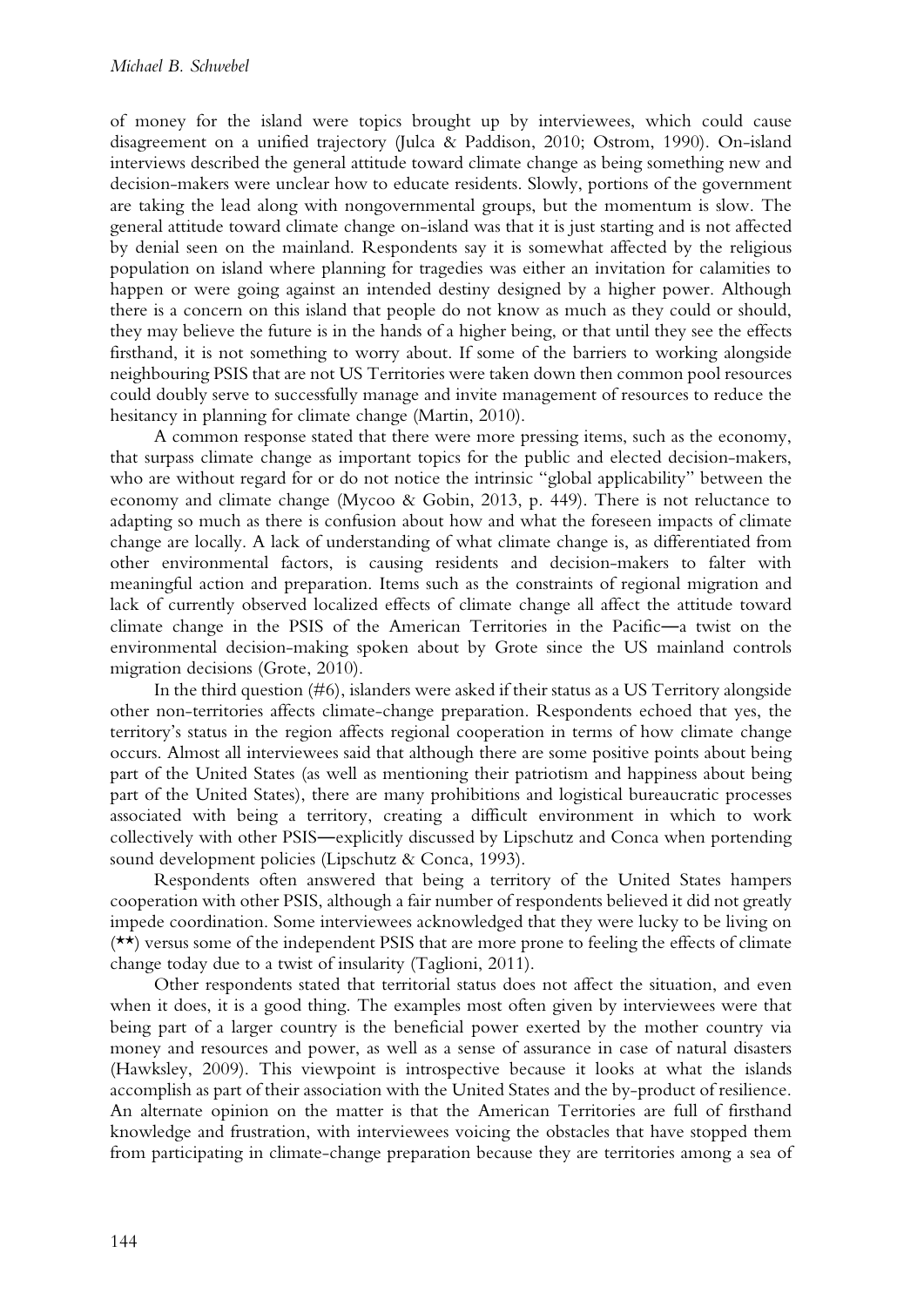independent PSIS―the opposite of the argument and best practices offered by regionalization and cooperation (Grote, 2010).

Although territories are often invited to regional meetings on climate change, they have to sit out of the decision-making arenas because only Department of State personnel are at the decision-making level of their island peers. However, the Department of State rarely sends a representative. If it does, that person is often from Washington or New York, without much knowledge regarding Pacific territories, creating confusion and non-movement as sovereign states, with decision-making powers having trouble enough advancing sensitive topics forward on legal issues relating to the effects of climate change (McAdam, 2010). Thus, there is a spectrum of two dialogues surrounding American Samoa, Guam, and the Commonwealth of the Northern Mariana Islands: one in which their status as territories is detrimental to selffulfilling and forward-thinking planning and another where they are supposedly provided for by a large power, providing a guarantee of assistance that interviewees stated other PSIS would be jealous to have in the event of a disaster or natural phenomena. Both options are powerful and could be used as guidance toward creating stronger, more resilient climate-change planning tools in the future for the American Territories in the Pacific.

The final question (#8) was similar to the previous one, yet outright asked if being part of the US was an asset in climate-change preparation. Respondents stated that yes, being aligned and supported by the United States was undoubtedly an asset to climate-change preparation. But, there was a vocal minority among the interviewees who maintained that there is a balance between the positive and negative effects—which are often associated with the relationship between a territory and host country. Interestingly, several respondents actually said that if there were any shortcomings, it was more likely to be a lack of initiative and progress on-island versus a lack of United States-based policy. However, some stated that the relationship is simultaneously helpful and hurtful to advancing climate-change-adaptation planning. In almost all the cases in which respondents said that it was helpful, that helpfulness focused on funding, research, and availability of experts from the mainland.

Respondents' answers addressed how the American Territories in the Pacific reacted to the question of whether being part of the United States was an asset—or not—in preparing for climate change. The island jurisdictions believed that funding was paramount for preparing for climate change, but there needs to be a bit more accessibility and integration with the region. At the same time, it was noted that this is not the only area in which the relationship between the territories and their neighbours create a grey area in cooperation―something that changes depending on what type of leadership is at the helm (Jacobs, 2005). From these interviewees' statements and quotations, the next step in climate-change preparation would be alleviating the difficulties, inconsistencies, and roadblocks hampering the otherwise beneficial relationship that the island territories have with the United States. For example, the US Department of State should reach out to the islands to better understand their viewpoints and the obstacles they face when they cooperate with neighbours so that islanders can speak for themselves or have an available State Department representative, such as a designated liaison from Washington who is familiar with islanders' culture and points of view.

The interviewees' responses at the American territorial level helped uncover some of the mysteries of climate-change adaptation success and failures within regional cooperation or its nonexistence. First, PSIS and their residents need an understanding of climate change and the plans to address these impacts. Although some communities have achieved this, it is lacking in many communities. Fixing this problem would aid in localizing both the perceptions and understanding of impacts and strategies to better adapt. Most policies in place are focused on coral reefs and marine systems, which should be a focus, but not the sole focus. These policies are likely a vestige from the days when both a definition and ability to talk freely about climate change led to lackluster policies when robust ones were needed. Regional linkages in the territories are found in three components: the American Samoa and Samoa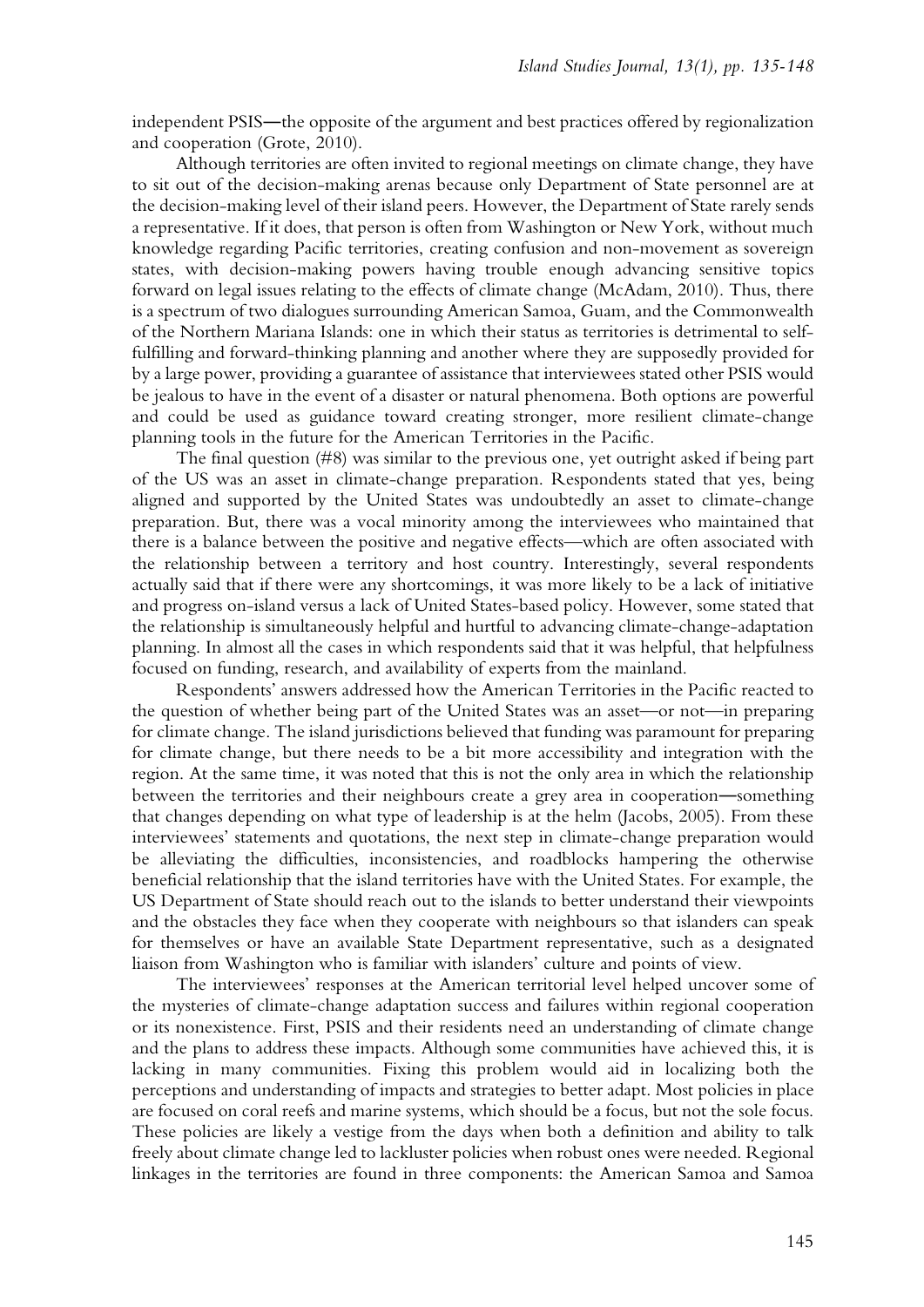Cohesive Initiative; the Micronesian affinity among Guam, the Commonwealth of the Northern Mariana Islands, and the surrounding states of the Marshall Islands, Federated States of Micronesia, and Palau; and, Honolulu as an administrative hub for much of the Pacific and corresponding American territories.

The question of how to better coordinate within the region was hindered both by governments in the territorial governments choosing which associations they want to participate in (with varying rates of acceptance), contrasted with the independent PSIS that belong to most, if not all: United Nations negotiations, fishing policies, sub-regional cooperation, Pacific Islanders networks, and the like. Territorial CCAPs are nearly impossible to find on any government website, whereas the 50 states are coordinated in their administration to have certain reports easily disseminated through their websites. Similar to the American Territories, it is sometimes difficult to find sovereign states' CCAPs on their particular websites. Nonetheless, the relationship with the United States is overwhelmingly viewed as an asset to residents in American Samoa, Guam, and the Commonwealth of the Northern Mariana Islands, but environmental protocols, enforcement, and liaising restrictions need renovation.

Interestingly, the self-articulated island resilience from interviewees is perceived as high within the American territories in the Pacific because of past natural disasters, war, military bases, and past hazard preparations not falling under the umbrella of climate-change adaptation or preparation and is often referred to as disaster and risk reduction policy. The geographical and historical aspects of islands―such as high island types―do affect the local contexts of the islands. Surprisingly, islanders did not readily point out any key physical characteristics of their islands as making them more resilient than neighbours. They also did not regularly point out differences in governance and territorial status with the United States versus the technical territorial or commonwealth status. While there is a cultural and geographical similarity to other PSIS, the territories in this study lack urgency in preparing for climate change while other PSIS more urgently prepare (see Schwebel, 2018a). The three territories all referred to inherent resilience on-island, such as topography and height, assumed assistance of the US Government based on prior examples, and upward mobility within the region and US. There were, of course, concerns mentioned throughout this manuscript, but they mostly addressed a far-off and hypothetical disaster. Finally, a greater understanding of climate-change predictions, better outreach, and community education can lead to better adaptation strategies.

# **Conclusion**

This study validates that climate analyses and policies in American Samoa, Guam, and the Commonwealth of the Northern Mariana Islands were located at the periphery of analyses and implementation as prior studies illustrate how independent states are the principal focus in climate-change planning and adaptation (Weir & Pittock, 2017). The situation is, indeed, complex when dealing with how the United States Territories work with each other and their neighbours. While previous research has looked at potential climate-change adaptation 'success' in anticipating and planning for the forecasted effects of a changing climate via plans and legislation (see Robinson, 2017; Schwebel, 2018b) there is no alternative to dealing with the unilateral sovereignty—the United States—in charge.

It is unlikely that either a PSIS or a territory would withdraw itself from the rules that are imposed on their actions or behaviours from their host country, because it would change the very essence of the individual, in addition to causing all forms of other difficulties. Yet, as was just recently observed in the other two inhabited United States territories―Puerto Rico and the US Virgin Islands―responses to high-profile disasters such as Hurricane Maria in 2017 illustrate the extant vulnerabilities currently in place and the difficulties with getting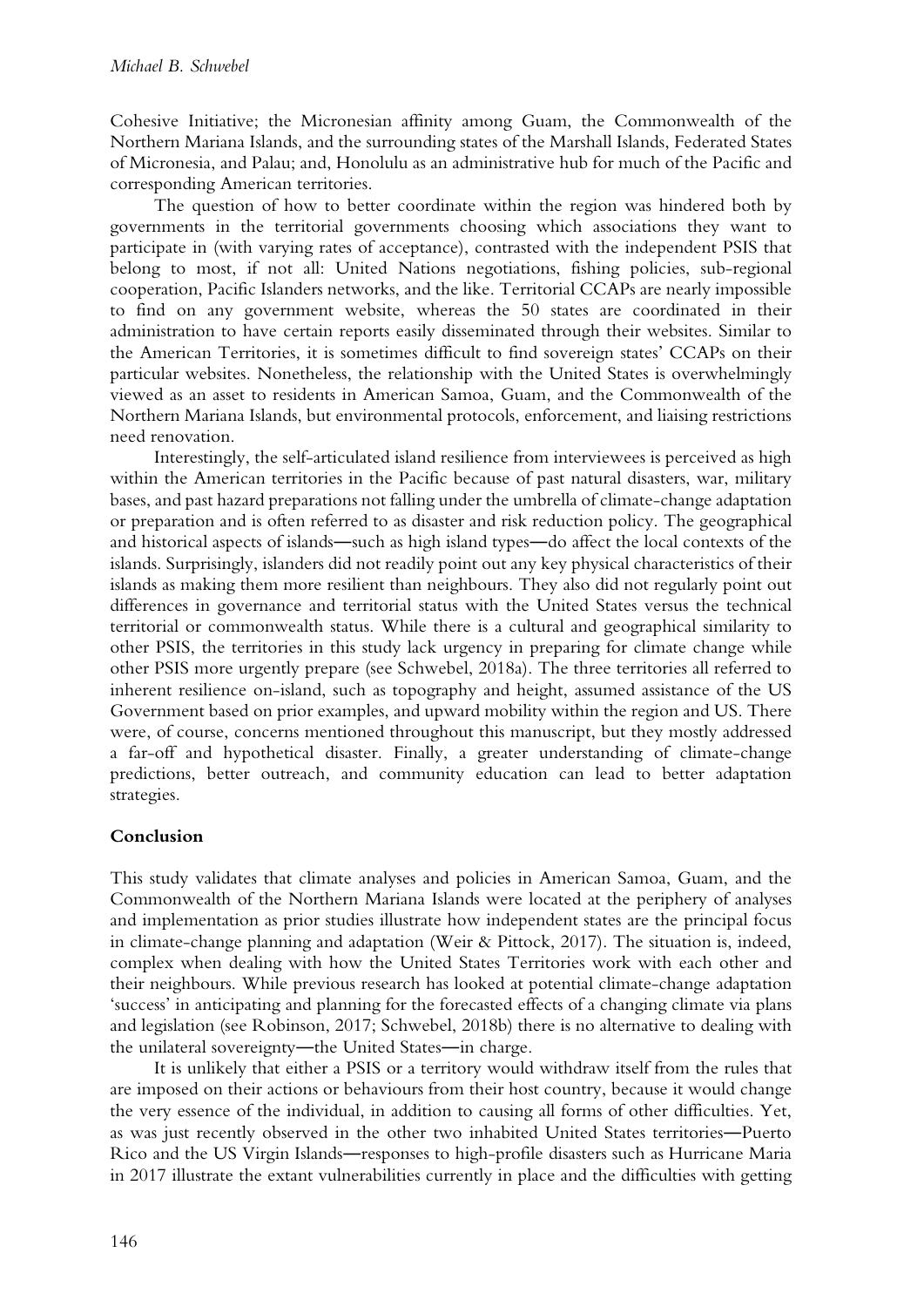assistance to islands, which could add frustration to societies that heavily rely on a (false) sense of assurance from their host country.

Lastly, while some respondents were visibly and audibly frustrated by the lack of planning, understanding, ability to work with neighbours, and an overall lack of momentum of climate-change planning within the United States Territories in the Pacific, surprisingly there was not an overall sense of urgency from the majority of respondents. Only time will tell if there is, indeed, built-in resilience afoot in the territories or if the future brings to the shores of American Samoa, Guam, and The Commonwealth of the Northern Mariana Islands the very type of events for which many of their sovereign neighbours are currently preparing.

## **References**

- Balsiger, J., & Debarbieux, B. (2011). Major challenges in regional environmental governance research and practice. *Procedia Social and Behavioral Sciences*, 14, 1-8. <https://doi.org/10.1016/j.sbspro.2011.03.010>
- Becken, S. (2005). Harmonising climate change adaptation and mitigation: the case of tourist resorts in Fiji. *Global Environmental Change*, 15(4), 381-393. <https://doi.org/10.1016/j.gloenvcha.2005.08.001>
- Bedford, R. (2008). *Migration policies, practices and cooperation mechanisms in the Pacific*. Bangkok: United Nations Economic and Social Commission for Asia and the Pacific.
- Bernard, H.R. (1988). *Research methods in cultural anthropology*. Lanham, MD: AltaMira.
- Bernauer, T. (2002). Explaining success and failure in international river management. *Aquatic Sciences*, 64, 1-19. <https://doi.org/10.1007/s00027-002-8050-4>
- Betzold, C. (2010). 'Borrowing' power to influence international negotiations: AOSIS in the climate change regime, 1990-1997. *Politics*, 30(3), 131-148. <https://doi.org/10.1111/j.1467-9256.2010.01377.x>

Biermann, F. (2004). Global environmental governance conceptualization and examples (Working Paper) (No. 12). Amsterdam: Global Governance Project.

- Chasek, P.S., Downie, D.L., & Brown, J.W. (2010). *Global environmental politics*. Boulder: Westview.
- Docherty, B., & Giannini, T. (2009). Confronting a rising tide: a proposal for a convention on climate change refugees. *Harvard Environmental Law Review*, 33, 1-62.
- Grote, J. (2010). The changing tides of small island states discourse: a historical overview of the appearance of small island states in the international arena. *Verfassung Und Recht in Ubersee*, 43(3), 164-191. <https://doi.org/10.5771/0506-7286-2010-2-164>
- Hawksley, C. (2009). *Australia's aid diplomacy and the Pacific islands: change and continuity in middle power foreign policy*. Oxford: Taylor & Francis.
- Jacobs, R.E. (2005). Treading deep waters: substantive law issues in Tuvalu's threat to sue the United States in the International Court of Justice. *Pacific Rim Law & Policy Journal Association*, 24(52), 103-128.
- Jarratt, D.G. (1996). A comparison of two alternative interviewing techniques used within an integrated research design: a case study in outshopping using semi-structured and nondirected interviewing techniques. *Journal of Marketing Practice: Applied Marketing Science*, 14(6), 6-15. <https://doi.org/10.1108/02634509610131108>
- Julca, A., & Paddison, O. (2010). Vulnerabilities and migration in small island developing states in the context of climate change. *Natural Hazards,* 55(3), 717-728. <https://doi.org/10.1007/s11069-009-9384-1>
- Kelman, I. (2014). No change from climate change: vulnerability and small island developing states. *The Geographical Journal,* 180(2), 120-129. <https://doi.org/10.1111/geoj.12019>
- Lipschutz, R.D., & Conca, K. (1993). *The state and social power in global environmental politics*. New York: Columbia University Press.